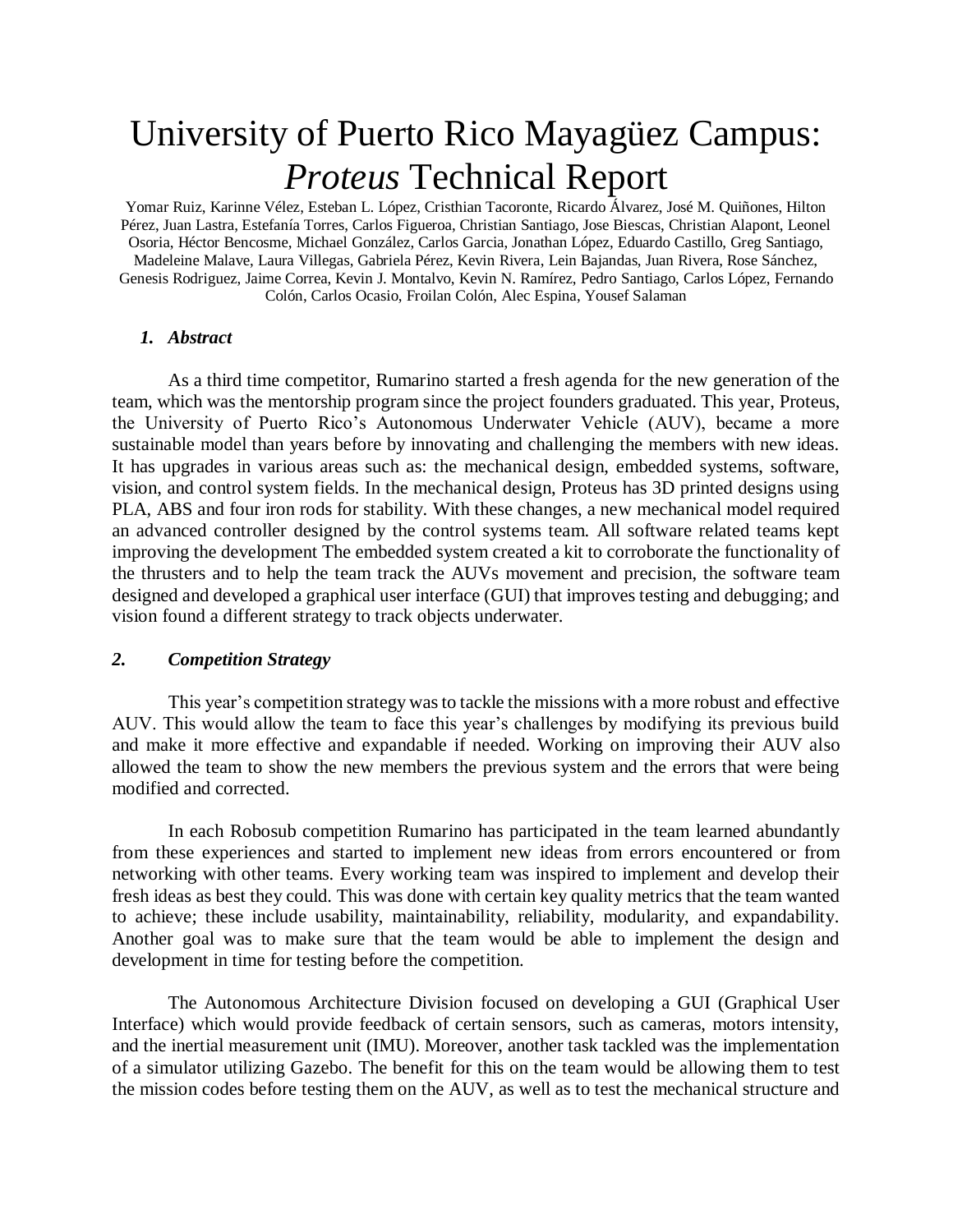how it affects the buoyancy. Lastly, the team modified the architecture of the code to be more modular.

The Vision Systems Team first started working on looking back on what has been done so far and how it could improve on it. Considering that most missions relating computer vision algorithms has been changing every year, the team doesn't have much to work on in terms of reusing code. However, this allows for a great opportunity to innovate and start algorithms with a different point of view from what was done before. This year, the team decided to take it a step further by integrating the computer vision algorithms into the control system. This presented a challenge for the team because greater accuracy and frame rate was required, which tend to be very difficult on probabilistic algorithms with great mathematical complexity. The team took on this challenge by learning how to program efficiently and the many alternatives to computer vision algorithms that existed and which are not necessarily included on programming libraries. Another improvement made in order to accommodate for the new requirements is to run tracking algorithms instead of detection algorithms in every single frame. These algorithms tend to have fewer costs in resources and faster response time [1]. Another thing taken into consideration was parallel programming. Given that the current on board computer has a GPU integrated into the system, it would allow the team to implement algorithms with real time capabilities. With this in mind and taking into consideration the hardware limitations, the team set out to develop algorithms capable of complying with every requirement given to them.

The Embedded Systems Team focused on the efficiency of troubleshooting and thorough research on how to complete more complex missions. They created an infrared rpm meter, that would benefit the team during testing runs. The main reason for this significant work was due to the inconsistency of the motor output, allowing the team to receive real-time thrust feedback compared to the desired thrust. On the research, the main focuses included data-wise sensors such as the implementation of a push button and creating an LED Status Display. Last year, RUMarino faced some coding problems which resulted in the AUV running missions at an incorrect time. Because of this, the team undertook the task of implementing a Status Display to verify whether the AUV was running the correct mission code when needed, in addition to perceiving any other failures. This display would suggest what components were running and what sensors had been activated. Another of the problems Rumarino faced was the uncertainty of whether an object was touched or not. The team first tackled the obstacle utilizing the cameras, yet due to the inaccuracy, a different method was used. Push buttons were the most optimal answer due to their low cost and simple implementation and due to the LED Display, Proteus could be able to determine if an object was touched successfully.

The Mechanical Structures Division and Electrical Systems Division had a new drastic perspective because of last year's competition. They wanted to design and implement a new mechanical structure from scratch. The problems to be solved were the rigidity of the structure, buoyancy, stability and the organization of electrical components. In order to accomplish the goal, a redesign was made taking in consideration the benefits of the previous structures (6.5 inches hull with a 4 inches hull underneath), the time frame available, and the time that control division requires to adjust their codes an realizes tests. The design implements a full 3D printed symmetrical chassis to provide a lightweight structure that also provides an adequate positive buoyancy. The materials chosen for the 3D printing process were PLA (Polylactic Acid) and ABS (Acrylonitrile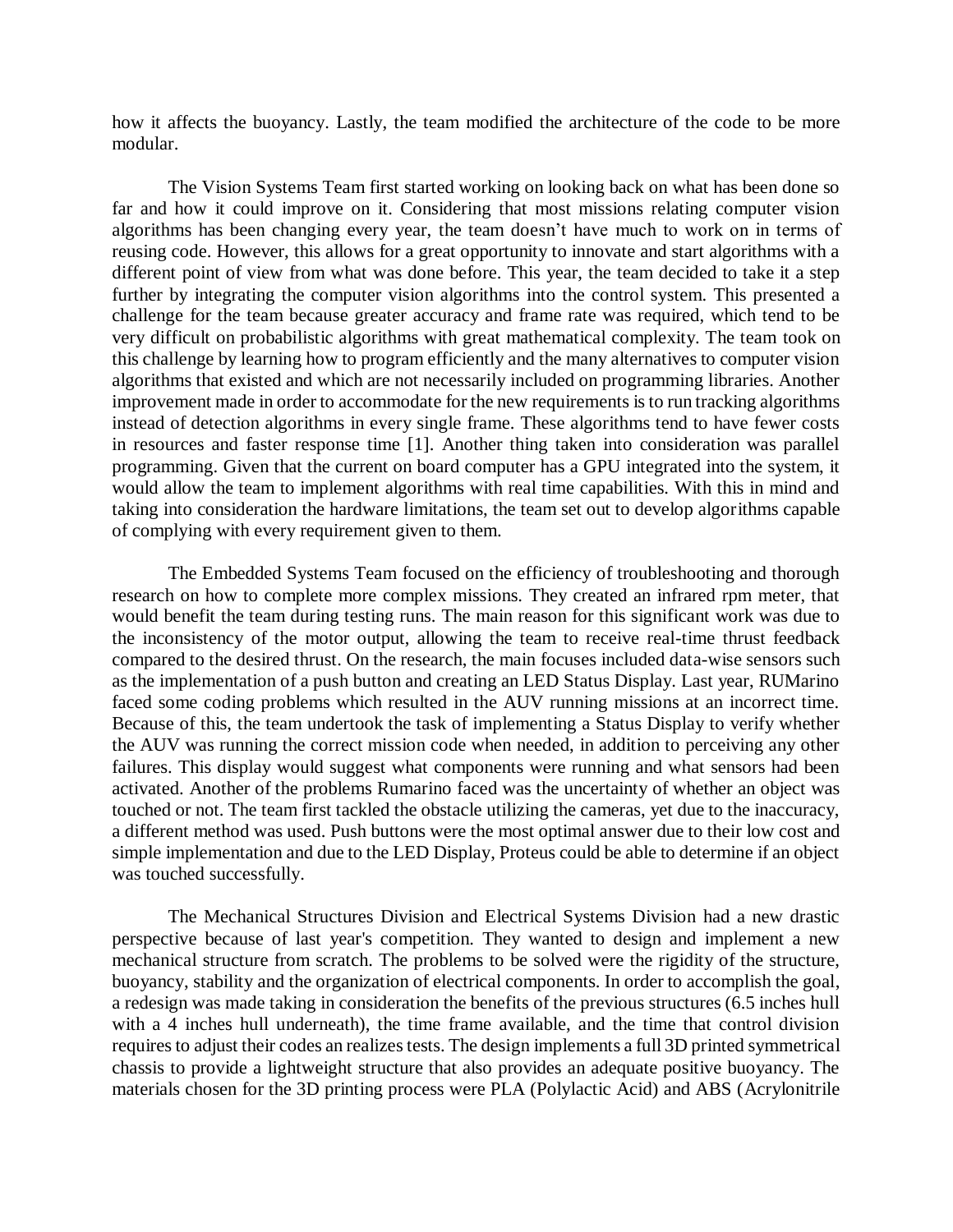Butadiene Styrene), both offers different benefits for different parts around and inside the AUV. The joining method for the assembly uses only M4 and M8 screws with nuts that goes inserted in the 3D printed parts compared to the previous model that screws ranges from M3 to M8 and are screwed using T-slots and fastened directly into the 3D printed parts. The design also features channels on the side to organize the thruster wires and numbers for each part that helps for replacement and assembly process.

In the same manner, the electrical system division performs a rewiring and labeling process to facilitate replacement of all the different components inside the AUV. Also in collaboration with the mechanical division design a fixed base to organize the components in a manner that enables the easy access and does not affect drastically the center of buoyancy of the structure.

Assembling and disassembling the Submarine has always been a tedious task. Many different components tightly fitted and wired in to a negatively pressurized cabin results in many wires that need to be correctly connected. The electrical division focused on developing PCBs for the future submarine to minimize the cables run in the AUV. This year the electrical team soldered, labeled and replaced connectors for it to be impossible to incorrectly connect cables together, The electrical team also created an assembly manual. This facilitates the assembly process of our submarine to the point that any individual from the team, regardless of educational background is able to completely assemble the AUV.

This helps the electrical team to adapt the new changes form the Mechanical division. These structures would be designed in such a manner that they would be able to keep up with the rapidly developing nature of the team; thus, creating a new method design that will help in the future troubleshooting for the team.

The Operations Management Division focused on improving documentation in testing, troubleshooting, and mechanical and electrical assembly. Which is important for the team growth, since this will help the team in creating knowledge transfer. Due to the lack of workspace due to Hurricane Maria, the team was granted a sponsorship from Harris to design and create a laboratory for RUMarino. In collaboration with the Operations team, the Business Management Division focused on getting as many sponsors as possible, getting the team involved in the outreach initiative and had collaborated in creating the video promo for the team.

The team also noticed since many previous members had graduated this year there was a knowledge gap on the control systems of their AUV. Due to this problem, a new division was added: Control System Division. The Control Systems Team focused on upgrading and improving the existing controls of their AUV. They troubleshoot and modified their control system from a Proportional controller into a PI (Proportional + Integral) control system, which helped the AUV be more precise for the Align controller and with the help from Autonomous Architecture team; they developed new codes for the control systems of the AUV.

The team had to face immense struggles due to knowledge transfer, recruits, and pool access. Since this year most of the team leaders and members graduated, the team was in an immense recruit stage, where they were facing problems with the knowledge gap and mentoring the new members and new leaders. Otherwise, the team's last struggle would be the access of the pool since this year the team had difficulties in testing and acquiring the pool facilities. However, the team managed to keep progressing and maintain their goal to compete this year.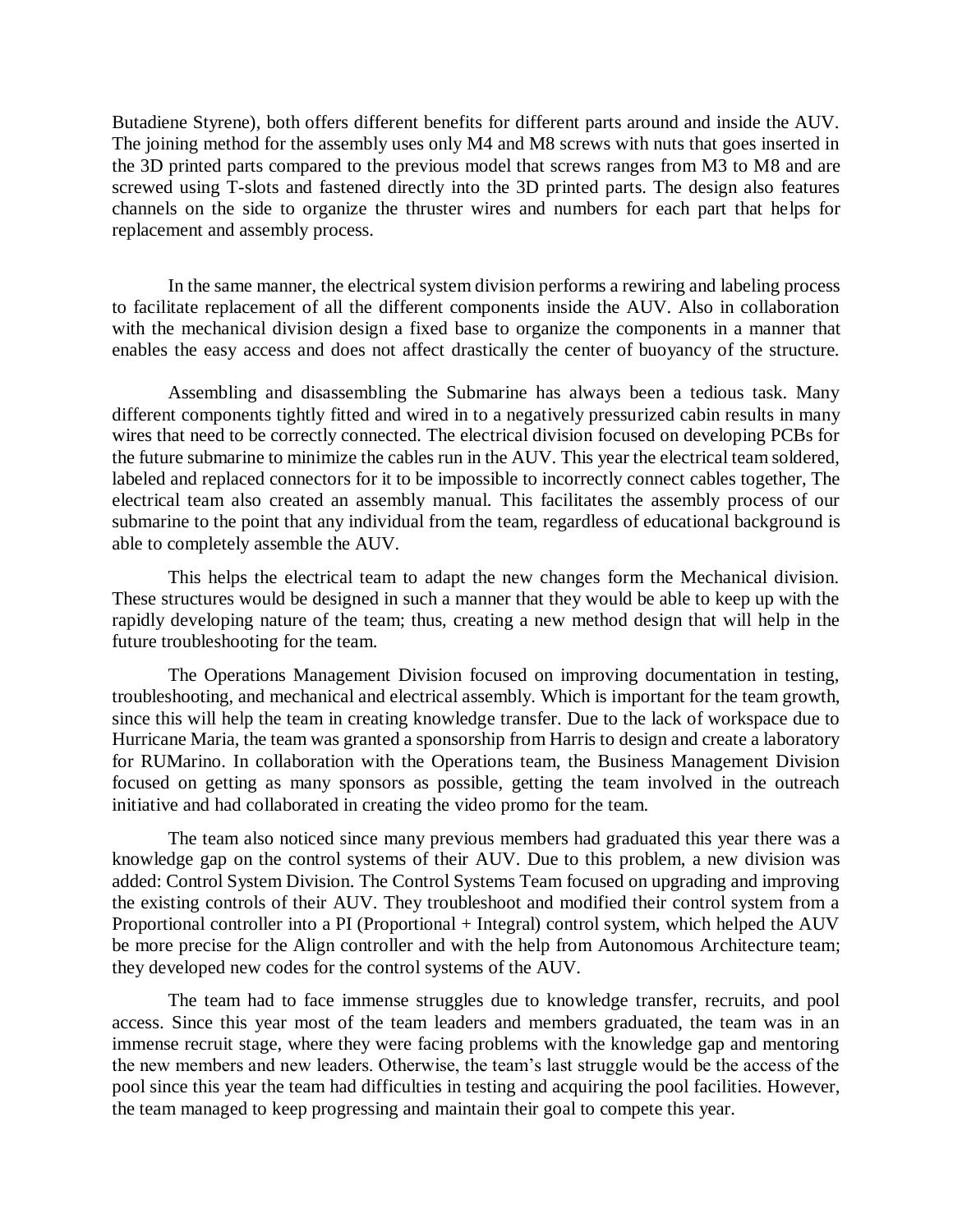## *3. Design Creativity*

The design creativity took after their previous competitions, they decided to design an easier way to acquire their materials for their AUV, to have a fast replacement plan and designed a dynamic structure for this year's competition.

The biggest upgrade this year was set to be the mechanical structures. They created a new challenge to developing and creating a mechanical structure using 3D printed materials. Since their previous competition, most of the structure was unstable due to weight imbalance and some previous test with 3D printed extrusions shows a good behavior and alternative to the previous aluminum structure. They used PLA (Polylactic Acid) and ABS (Acrylonitrile Butadiene Styrene) for the parts depending on the forces that each part needs to handle. The process requires test parts with different infill percentage, perimeter shells, and layers. In addition, this process requires to test each printer tolerance to set the clearance parameters for the parts and join all the parts perfectly. Also, this design was a big upgrade, to developing the capability of having 6 thrusters or 8 thrusters layout available at any moment. This is due since the team was developing a new control system that will help the AUV be more dynamic and mobile as possible. All of the 3D printed design also has engraved numbers to facilitate the assembly of the AUV and fast replacement plan if the structure is damaged it could help locate the piece by number and print it out.

The use of rapid prototyping helped to keep the structural design simple and creative while being able to make quick changes when they were necessary. Using the same core design of last year's competition, the AUV was developed as compact as possible, while keeping the design lightweight and at a manufacturing cost under \$100 including the filament and all screws required. The 3D printed components are now the main structural element, due to the benefit with regards to buoyancy and simple replacement. The team opted to utilize metal rods and plates in the bottom which allow Proteus to maintain its stability. These new structures and components also add to the aesthetics of the AUV, projecting a new style and colored uniform look, thus Proteus 3.5 is born (**Figure** 1)



*Figure 1: Proteus 3.5 upside down.*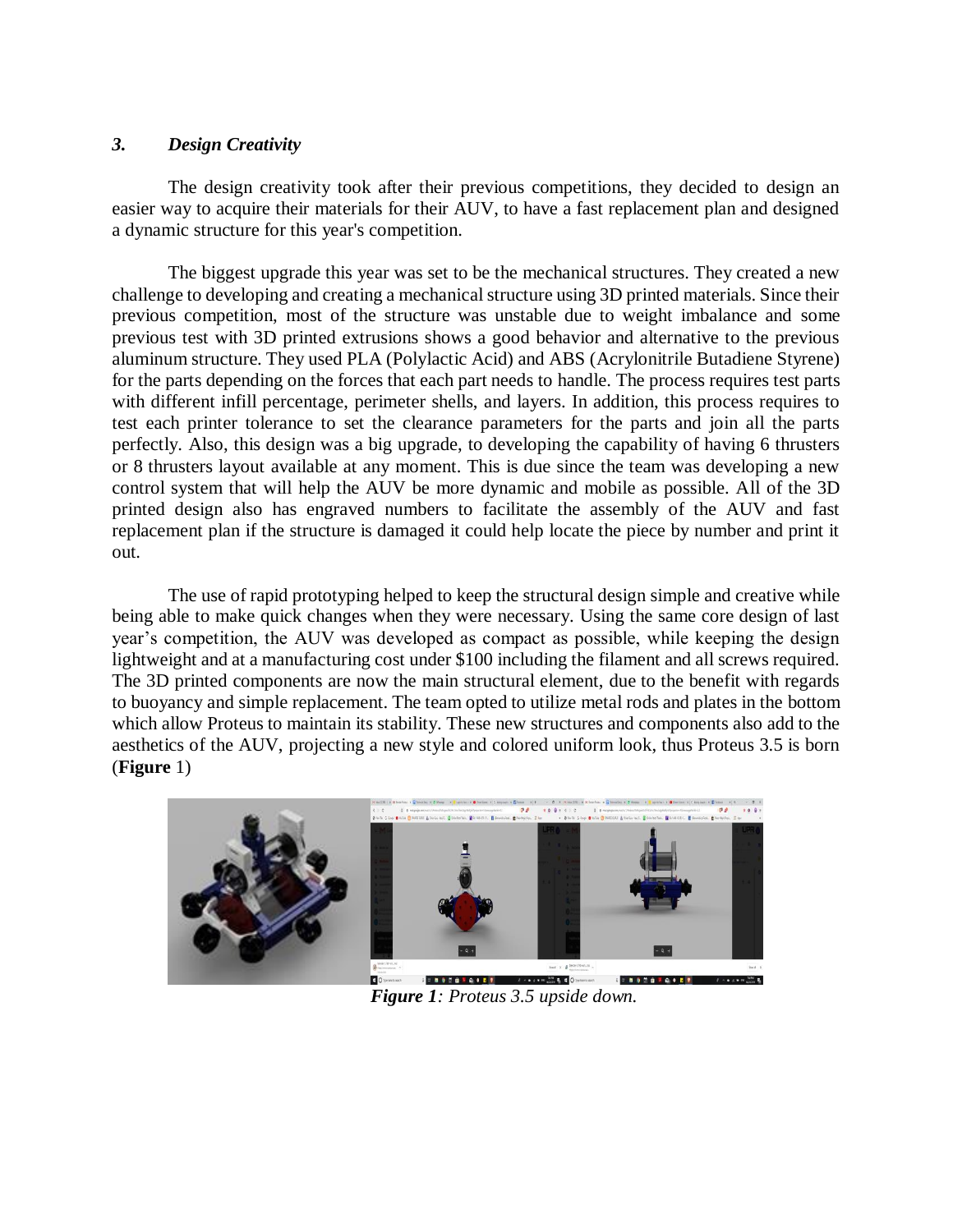The high-level code was designed considering the Autonomous Architecture team diverse levels of skill. The team opted to code in Python. This decision arises since Python offers itself as a versatile programming language, providing a simpler learning curve, in comparison to other high-level languages. However, it is still powerful enough to encapsulate the overall necessities needed from the project. Its relative simplicity allows for new members to learn and contribute to the software development, whereas the more senior programmers and members may benefit from its versatility and be able to produce a more complex code. This allowed the team to add in objectoriented code and designs.

Last year, most of the code was done "in-house". This meant the team members were developing by themselves software that was already available, which slowed progress down. Therefore, the Autonomous Architecture team, Vision team, Embedded team, and Control Systems team saw the benefits of implementing the popular ROS framework and decided to adopt it. With the adoption of ROS, a new software architecture was made to take advantage of all the functionality that ROS provides [2]. Given that ROS has a relatively high learning curve it took the team some time to get into its mindset, as a result, the development of the new architecture took more time than expected. The new architecture was more autonomous in its core since the architecture starts to be able to account for abnormal function situations, such as not finding an obstacle or getting lost, something that last year's architecture was unable to do. A layer of abstraction was also added to this new architecture which allowed the Mission Code and the Vision Code to work seamlessly with ROS without the team members of those sub-teams having to learn about the intricacies of the communication between the two. ROS also permitted to run the controllers, which were originally run on microcontrollers on the main computer. This meant that the microcontrollers would serve as hardware interface boards.

The Autonomous Architecture team decided to develop a GUI (Graphic User Interface) which will provide the team with an overview of their AUV. The team had to adapt to the changing environment of other teams since changes in their design affect how the missions can play out. This means that they had to be watchful for these changes. So they wanted to keep up to date with them and help each team to facilitate their troubleshooting during the competition. The GUI developed provides a camera view from both frontward and downward position. It displays each of the motors intensity and the Inertial Measurement Unit (IMU).

Also, the Autonomous Architecture team was in development on creating the first simulator for the team. By using ROS, the framework offered the simulation engine called Gazebo that could help transfer the mission codes of the team and test them before launching the AUV in the water. However, it was not able to design the simulation completely this year, by some challenges that occurred during their semester. But it still in development for their next year.

One of the main challenges faced when designing the AUV's vision system was the lack of depth perception because of the use of a single camera as the front and bottom facing inputs [3]. The team worked around this by implementing a hybrid yaw and depth controller. These controllers would receive two different inputs, one being from the corresponding sensor and the other from the detected object in the vision algorithm. However, this came with some difficulties. This was because detection of the object had to be precise and robust so that it could give a continuous input to the corresponding controller. To do this, a vision pipeline was created. This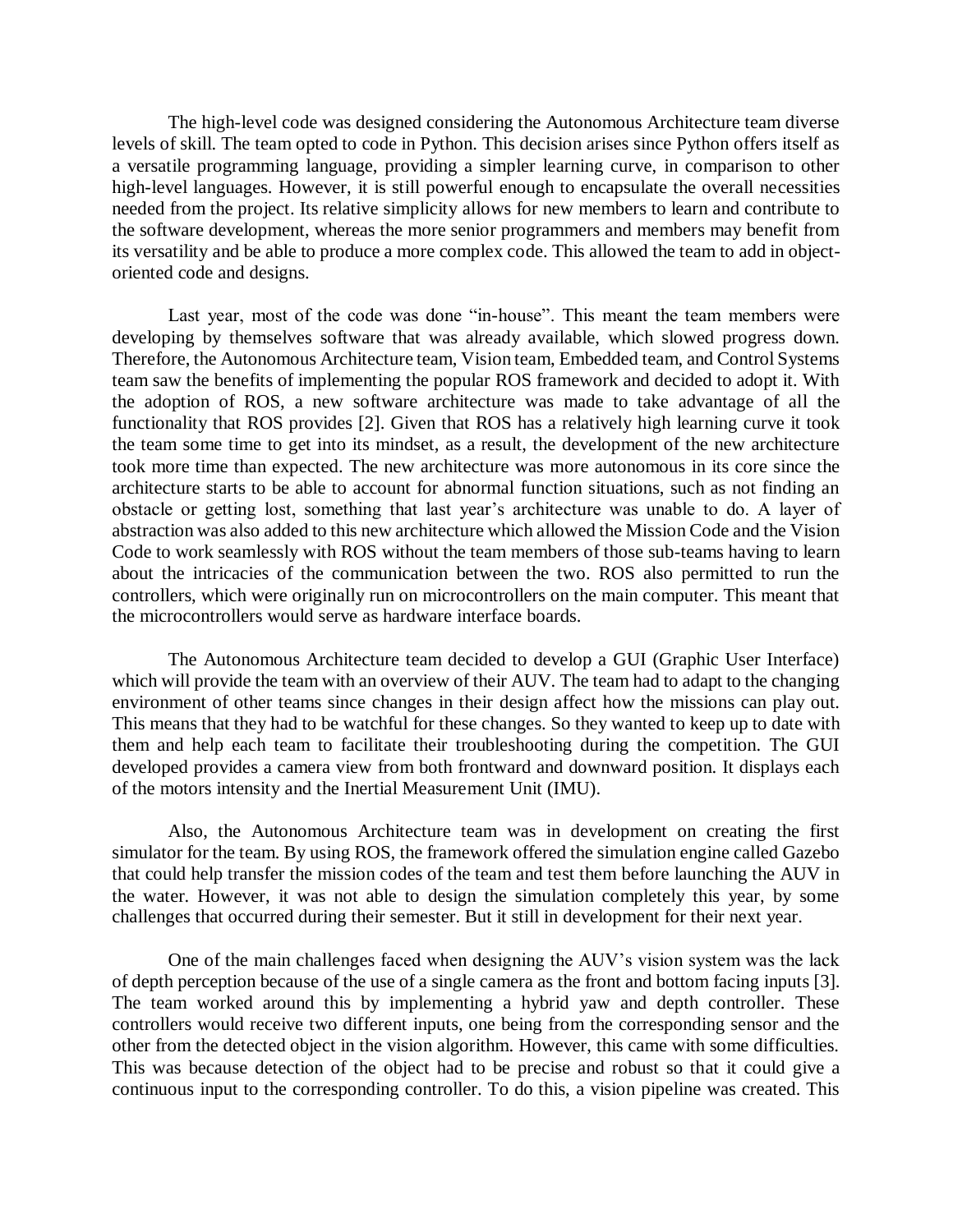pipeline would receive the image from the camera and would output the pixel distance from the center of the camera to the center of mass of the object detected. To make the pipeline more robust and with a higher frame rate, a tracking algorithm was implemented along with a detection algorithm. Multiple tracking algorithms were taken into consideration such as the MIL, KCF, TLD, and MOOSE. A decision matrix was created with the requirements needed in the tracking algorithm. The algorithm needed to be fast and precise, with a higher emphasis on fast. It also needed to be accommodated with the library versions on the software architecture. KCF was selected as the tracking algorithm. Even though KCF is not as fast as MOOSE, it is more accurate and that's what tilted the balance towards KCF [4]. It was determined that once an object was detected the pipeline would run this tracking algorithm so that it would have higher accuracy and smaller processing time. However, during testing, the tracking algorithm would start to have lower accuracy during long intervals of time being used. A correction to the tracker was made every N frames by running the detection algorithm and giving it the new coordinates of the detected object. With this new implementation, we were able to achieve a higher throughput to the controllers and a more precise movement and alignment with the detected objects.

### *4. Experimental Results*

Due to many setbacks, the period allocated for testing had to be delayed. It was decided that if they were to compete, they had to be able to upgrade and modify their AUV with their new members. Since their semester is over, more time is being dedicated to quickly implement and test the AUV's system.

As of the writing of this paper, the tested codes were the embedded systems, controls systems and Autonomous Architecture. Since, the Embedded Systems Team is analyzing the conversion rate of the T100-Thrusters by Blue Robotics from revolutions per minute (rpm) to thrust. Due to this semester's time constraints, the team has considered purchasing a tachometer due to its simplicity. Finally, it was decided for the employment of the push button and the LED Display to be postponed for future prototypes.

As well as the new update of the control systems of the AUV, to verify that is responding and working properly.Thought the semester the team was troubleshooting the system to make more precise and verifying that the new update would keep up to date with the new structure. Lastly the Autonomous Architecture using the GUI, to test and verify that the program runs properly before the teams head in the competition.

The updated mechanical structure demonstrated superior stability in the tests. Computational fluid models helps defining drag forces over the AUV and improve design aesthetics. The new chassis provides more confidence in the joints between parts and help the control division to refine their controllers system, an important improvement over the periodically loosen thruster in previous model. The chassis could not be tested with the 8-thruster layout due to the time required, but it will be done in the near future.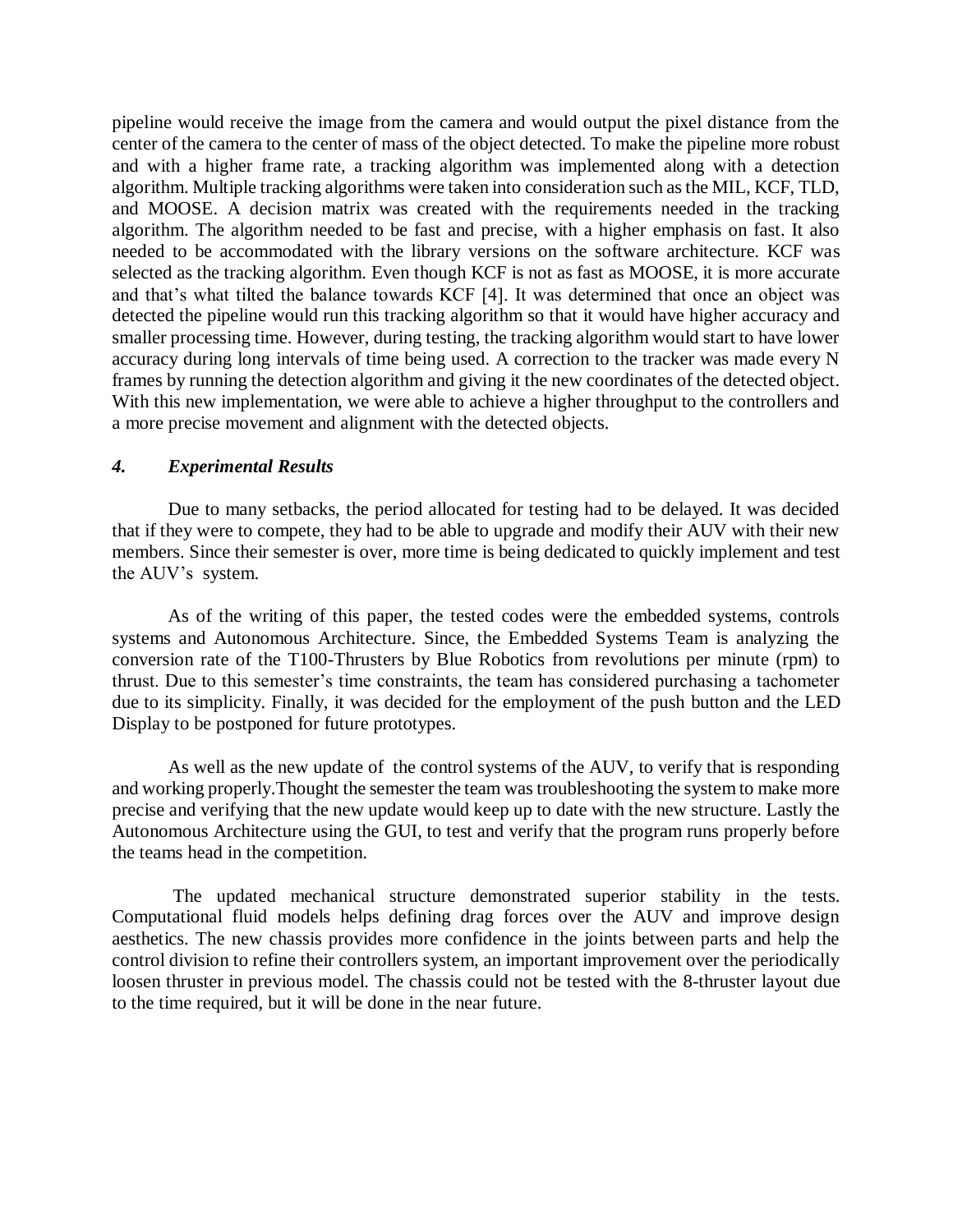## *5. Acknowledgements*

RUMarino would like to thank all of its team members and the faculty members of the Engineering Department of the University of Puerto Rico for their unwavering support. There is a special acknowledgment to all the sponsors who have helped guide us and challenge us to become better; RUMarino would not be here today without their help. From small to large, the team appreciates all the contributions and donations that have led to the team's participation in the upcoming RoboSub 2019 competition. The team would also like to thank all the students who researched in collaboration with the Industrial Affiliate Program (IAP) and excelled within the development of the AUV. The passion and knowledge passed on by these students have left a legacy within RUMarino.

# *6. References*

- 1. Software.intel.com. (2019). A Closer Look at Object Detection, Recognition and Tracking. [online] Available at: https://software.intel.com/en-us/articles/a-closer-look-atobject-detection-recognition-and-tracking [Accessed 7 Jul. 2019].
- 2. Martín Gómez, David & Marín, Pablo & Hussein, Ahmed & de la Escalera, Arturo & Armingol, J.M.. (2016). ROS-based Architecture for Autonomous Intelligent Campus Automobile (iCab). 257-272.
- 3. Bertozzi, M., Broggi, A. and Fascioli, A. (2000). Vision-based intelligent vehicles: State of the art and perspectives. Robotics and Autonomous Systems, 32(1), pp.1-16.
- 4. "OpenCV Object Tracking," 04-Feb-2019. [Online]. Available: https://www.pyimagesearch.com/2018/07/30/opencv-object-tracking/.

| <b>Component</b>         | <b>Vendor</b>                   | <b>Model/Type</b>                                     | <b>Specs</b>                                                                     | Cost (if<br>new)                          |
|--------------------------|---------------------------------|-------------------------------------------------------|----------------------------------------------------------------------------------|-------------------------------------------|
|                          | Hatchbox                        | <b>ABS</b> Filament                                   | Diameter: 1.75 mm<br>1 Kg Spool                                                  | \$20                                      |
| Frame                    | Hatchbox                        | <b>PLA Filament</b>                                   | Diameter: 1.75 mm<br>1 Kg Spool                                                  | \$20                                      |
| Waterproof               | <b>BlueRobotics</b>             | Watertight<br>Enclosure: Acrylic<br>Tube $(4" \& 2")$ | Max Depth: 330 ft ID: $4in \&$<br>$2in$ OD: 4.5in & 2.25in<br>Length: $13.15$ in | 4" Series:<br>\$1832"<br>Series:<br>\$107 |
| Housing                  | <b>CrustCrawler</b><br>Robotics | WaterProof<br>Vessel                                  | Depth Rating: 150 ft ID: 6.5<br>in OD: 7 in Length: 12.75 in                     |                                           |
| Waterproof<br>Connectors | <b>BlueRobotics</b>             | <b>Cable Penetrators</b><br>for 6mm and 8mm<br>Cables | Bolt Threading: M10                                                              |                                           |

# **Appendix A: Component Specifications**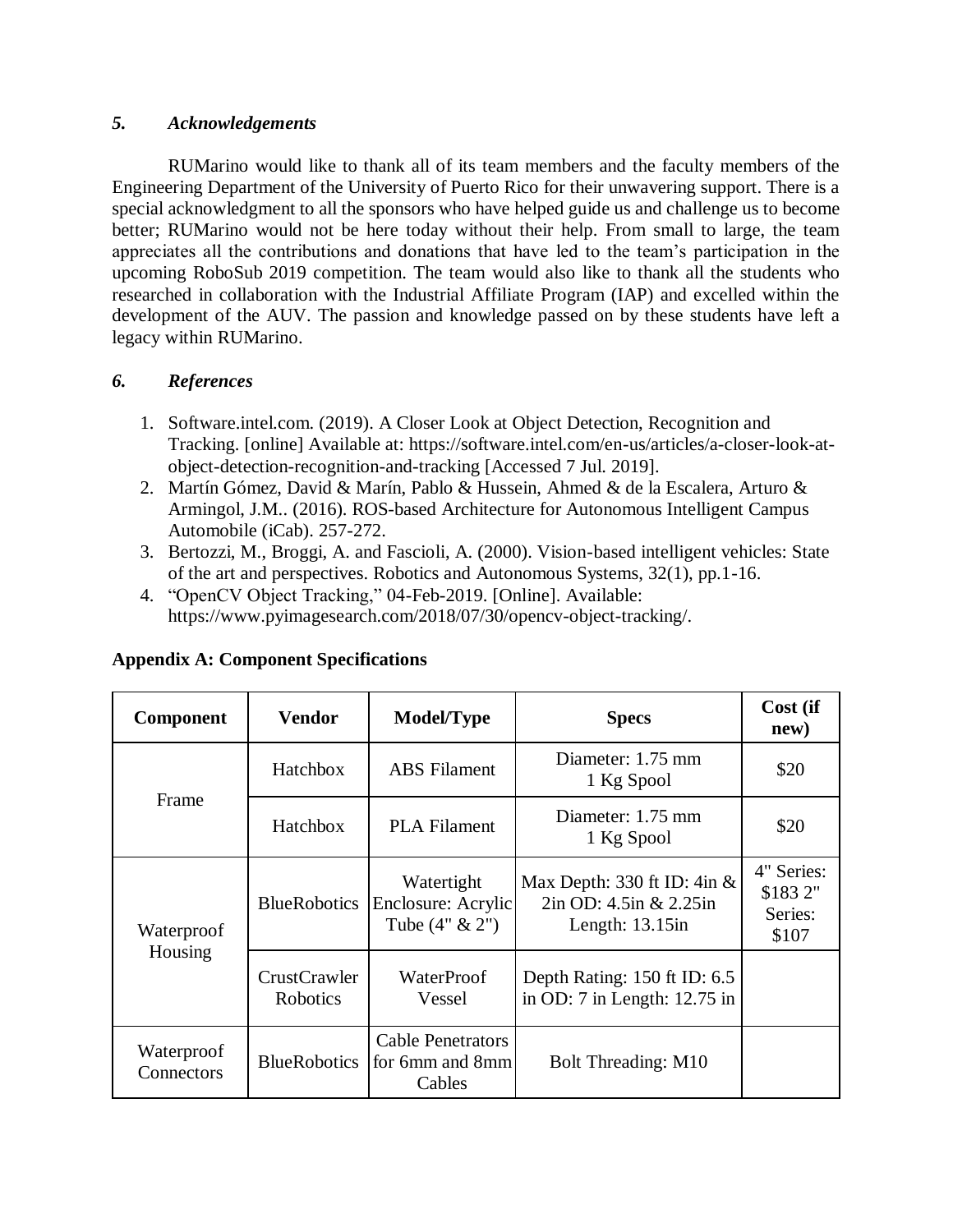| <b>Thrusters</b>                      | <b>BlueRobotics</b> | T100 Thruster                     | Max Thrust - Forward:<br>5.2lbf Operating Voltage:<br>12V Max Power: 130W<br>Diameter: 3.8 in                                                                  | \$119.00 |
|---------------------------------------|---------------------|-----------------------------------|----------------------------------------------------------------------------------------------------------------------------------------------------------------|----------|
| <b>Motor Control</b>                  | <b>BlueRobotics</b> | <b>Basic ESC</b>                  | Voltage: 7-26 V Current: 30<br>Amps Signal: Pulse-width<br>(PWM)<br>Max Reverse: 1100 μs<br>Stopped: 1500 µs<br>Max Forward: 1900 μs<br>Deadband: 1475-1525 µs | \$25.00  |
| <b>High Level</b><br>Control          |                     |                                   |                                                                                                                                                                |          |
| <b>Battery</b>                        | <b>Venom Power</b>  | LiPo 3 Cell<br><b>Batteries</b>   | Capacity: 5000 mAh<br>Voltage: 11.1 V                                                                                                                          |          |
| <b>CPU</b>                            | A57                 | Cortex                            |                                                                                                                                                                |          |
| <b>Internal Comm</b><br>Network       |                     |                                   |                                                                                                                                                                |          |
| <b>External Comm</b><br>Interface     |                     |                                   |                                                                                                                                                                |          |
| Programming<br>Language 1             | Python 2/3          |                                   |                                                                                                                                                                |          |
| Programming<br>Language 2             | $C++/Arduino$       |                                   |                                                                                                                                                                |          |
| Inertial<br>Measurement<br>Unit (IMU) | VectorNav           | $VN-100$                          | 3-axis accelerometer, 3-axis<br>gyros, 3-axis<br>magnetometers, and a 32-bit<br>processor.                                                                     |          |
| Cameras                               | <b>BlueRobotics</b> | Low-Light HD<br><b>USB</b> Camera | Field of View (Horizontal):<br>80° Field of View (Vertical):<br>$64^\circ$                                                                                     | \$89.00  |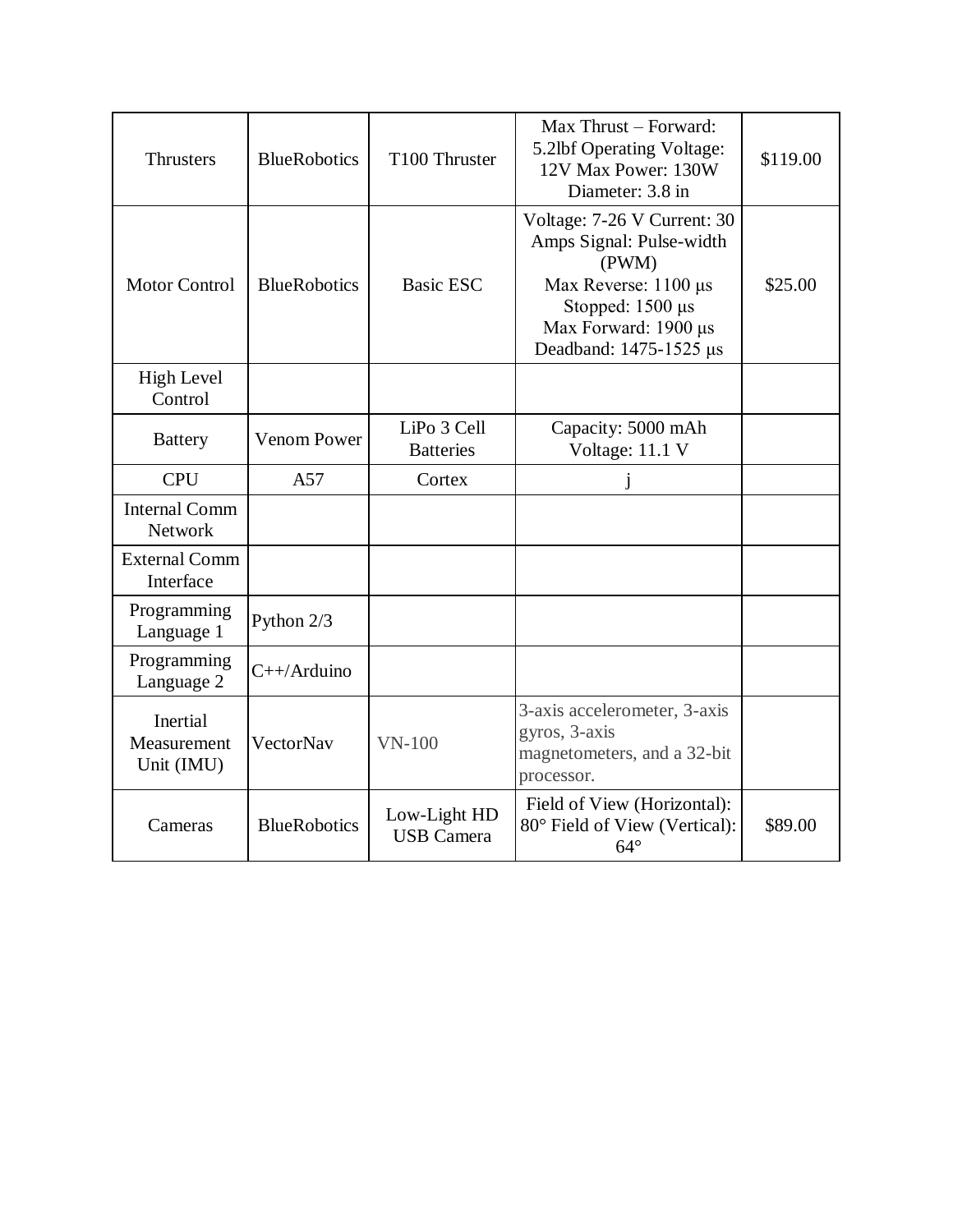|  |  | Table 1: Slicing parameters and density of parts |  |  |  |  |
|--|--|--------------------------------------------------|--|--|--|--|
|--|--|--------------------------------------------------|--|--|--|--|

| Number and STL par<br>name              | <b>Infill</b>    |                    | Printin<br>g Time                        | <b>Actual Printing</b><br>Approximated<br>Material Used (g)<br><b>Time</b> |                            |                 | <b>Filame</b><br>nt<br>Color | <b>Volume</b><br>(mm3) | <b>Densit</b><br>y<br>$\frac{\text{kg}}{\text{m}^3}$<br>$\mathcal{E}$ |                |             |
|-----------------------------------------|------------------|--------------------|------------------------------------------|----------------------------------------------------------------------------|----------------------------|-----------------|------------------------------|------------------------|-----------------------------------------------------------------------|----------------|-------------|
|                                         | Percenta<br>ge % | Typ<br>$\mathbf e$ | <b>Slicer</b><br>(Hours<br>$\mathcal{F}$ | Hour<br>${\bf S}$                                                          | <b>Minute</b><br>${\bf s}$ | <b>Slicer</b>   | # of<br>print<br>${\bf S}$   | <b>Total</b>           |                                                                       |                |             |
| 1ChassisV2                              | 35               | Grid               | 18.9                                     | 49                                                                         | 13                         | 425.3<br>8      | $\sqrt{2}$                   | 850.76                 | Blue                                                                  | 609073.37      | 698.41      |
| 2ChassisOppositeV2                      | 35               | Grid               | 18.9                                     | 49                                                                         | 5                          | 425.1<br>9      | $\sqrt{2}$                   | 850.38                 | Blue                                                                  | 611197.04      | 695.67      |
| 3LateralBracketv2                       | 30               | Grid               | 0.9                                      | $\sqrt{2}$                                                                 | 12                         | 17.02           | $\sqrt{2}$                   | 34.04                  | White                                                                 | 17805.59       | 955.88      |
| 4DepthBracketV2                         | 35               | Grid               | 3.3                                      | $\,8\,$                                                                    | 29                         | 70.72           | $\overline{2}$               | 141.44                 | Blue                                                                  | 88643.44       | 797.80      |
| 5DepthBRacketOpposite<br>V <sub>2</sub> | 35               | Grid               | 3.3                                      | $\,8\,$                                                                    | 27                         | 70.41           | $\sqrt{2}$                   | 140.82                 | Blue                                                                  | 88639.38       | 794.34      |
| 6RTmountV2                              | 30               | Grid               | 4.7                                      | 12                                                                         | 10                         | 103.5<br>6      | $\sqrt{2}$                   | 207.12                 | White                                                                 | 146357.38      | 707.58      |
| 7LTmountv2                              | 30               | Grid               | 5.1                                      | 13                                                                         | 10                         | 109.3<br>$\tau$ | $\sqrt{2}$                   | 218.74                 | White                                                                 | 150824.01      | 725.15      |
| 8secondcabsupportv2                     | 35               | Grid               | 5.0                                      | 13                                                                         | $\mathbf{2}$               | 99.58           | $\sqrt{2}$                   | 199.16                 | White                                                                 | 92595.92       | 1075.4<br>3 |
| 9secondcabweightsv2                     | $30\,$           | Grid               | 5.8                                      | 14                                                                         | 59                         | 113.6           | $\sqrt{2}$                   | 227.2                  | White                                                                 | 117467.00      | 967.08      |
| 10Weightscoverv2                        | 30               | Grid               | 0.7                                      | $\mathbf{1}$                                                               | 49                         | 14.18           | $\sqrt{2}$                   | 28.36                  | White                                                                 | 11535.83       | 1229.2<br>1 |
| 11Cammountv2                            | 30               | Grid               | 7.8                                      | 10                                                                         | 8                          | 154.3<br>5      | $\mathbf{1}$                 | 154.35                 | White                                                                 | 150236.48      | 1027.3<br>8 |
| 12CamBracketv2                          | 30               | Grid               | 1.3                                      | $\mathbf{1}$                                                               | 43                         | 26.98           | $\mathbf{1}$                 | 26.98                  | White                                                                 | 25581.52       | 1054.6<br>7 |
|                                         |                  |                    |                                          | 184                                                                        | 33                         | Total           |                              | 3079.3<br>5            |                                                                       | 2109956.9<br>5 |             |